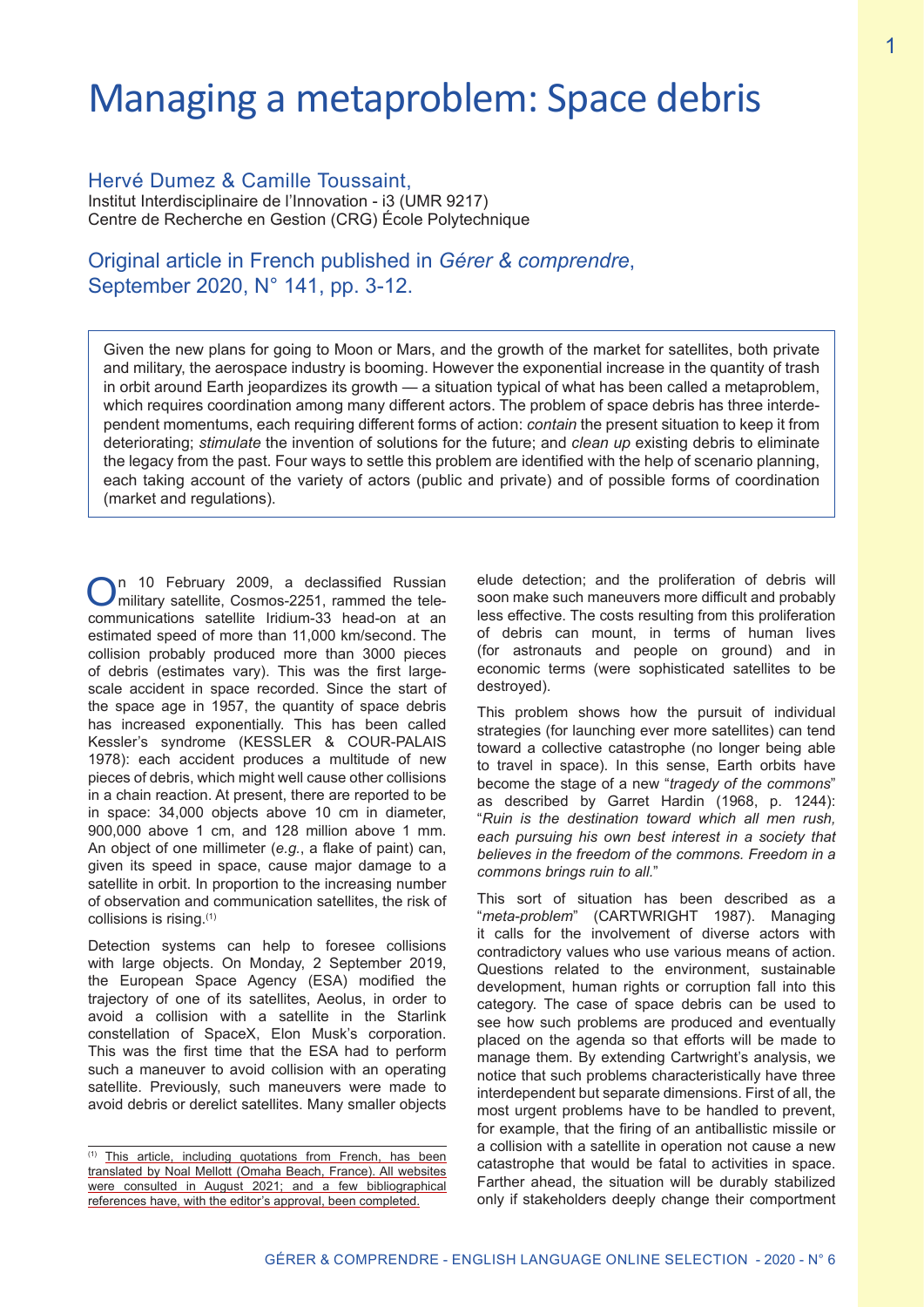#### **Table 1: Methodology**

A varied bibliographical corpus has been consulted for this article. There is a wide range of sources about space debris: reports, publications of international organizations, legislative texts, official chronicles…. not to mention the scientific publications we consulted (KESSLER & COUR-PALAIS 1978, ALBY *et al*. 2007, BONNAL 2016) in various disciplines, such as economics (SALTER 2016), sociology (SAINT-MARTIN 2016) and law (CHADDHA 2013). To discover the major points of information in this abundant corpus, we adopted the snowball sampling method (PATTON 2002, MILES & HUBERMAN 2018).

Fifteen interviews were conducted to complete the information collected. We met with the representatives of each of the big players in the aerospace industry who are implicated in the problem of space debris: industrialists (ecodesign, commerce, engineering), space agencies, startups (specialized in risk analysis or debris removal), universities (CubeSats, research on power lasers) and legal services. Thanks to these nondirective interviews, lasting from 75 minutes to 3 hours, we grounded the hypotheses formulated during our research and tested the possibility and plausibility of the scenarios that we had worked out ("*using interview material to revise theory*": PIORE 2006, p. 22).

What characterizes a metaproblem is its multidimensionality and high uncertainty. Analytically, its complexity can be broken down into its constituent dimensions. The literature has identified two dimensions in the space debris metaproblem: MITIGATION (no longer producing more debris) and REMEDIATION (cleaning up existing debris). Our approach brought to light a third: containment (forestalling imminent catastrophes). By shedding light on these three dimensions, we broached the question of uncertainty with the help of scenario planning, which has often been used to analyze environmental problems. To design the scenarios, two axes of critical uncertainty were constructed out of an analysis of the material collected and of the interviews: private/public actors and regulation/ market.



#### **Table 2: The storyline**

— what has been called mitigation. Finally, Earth orbits will have to be cleaned of the debris accumulated there since the start of the space age — the dimension of REMEDIATION.

By showing how the space debris metaproblem arose, how it has developed and how various actors have started reacting, this article explores possible, plausible scenarios for managing it. A generalization to other types of metaproblems, such as plastic wastes in the oceans, is imaginable.

## The metaproblem, a narrative analysis

Let us start with a history of space debris in order to understand how this metaproblem emerged and has taken shape over time. On the basis of this narrative, we shall analyze this problem in its three dimensions. For this history, the study of the chronologies reported in the literature on this topic (KESSLER 1993, SALTER 2016, BONNAL 2016, SAINT-MARTIN 2016) helped us establish a storyline (*cf*. Table 2) with three periods between two tipping points (ABBOTT 2001, ABELL 2004, DUMEZ 2016). The first sequence is the appearance of the scientific problem and the first attempts to find a solution. A few major collisions tipped this history into its second sequence, characterized by more intense regulatory activities. We have now probably entered a third sequence characterized by technological breakthroughs that will make the problem much worse in the coming years.

#### **Sequence 1: Emergence and institutionalization of the problem**

The first satellites remained in space once they stopped operating. When manned flights started, boosters were retrieved on the ground and analyzed for evidence of impacts from meteorites. To their amazment, the NASA scientists (in particular Donald Kessler) reported finding particles of aluminum. Since such particles are not present in space, they had to have come from man-made objects.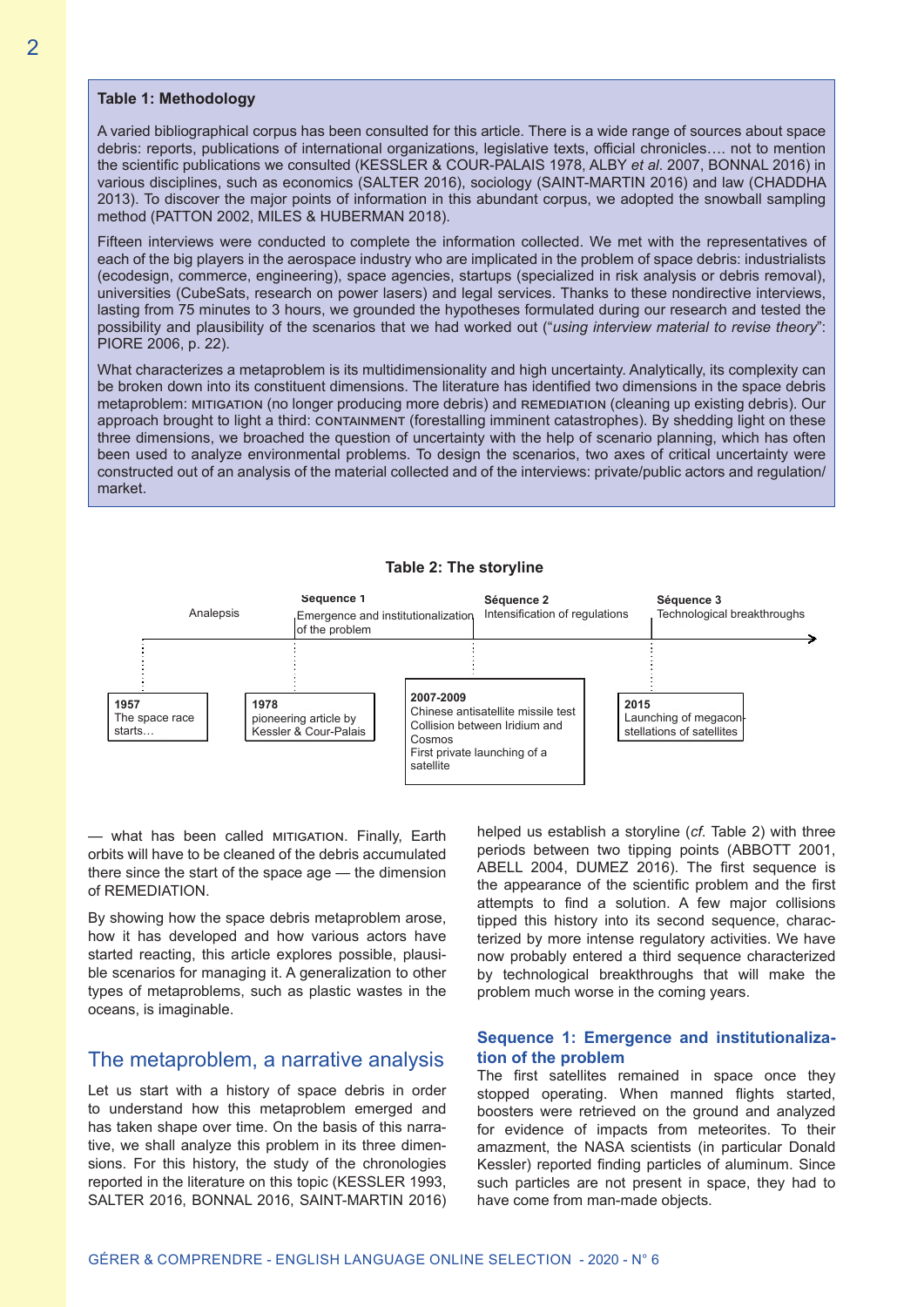In 1978, a pioneering article  $-$  often said to be the starting point of the history of space debris — was published in the Journal of Geophysical Research. Its title is "Collision frequency of artificial satellites: The creation of a debris belt" (KESSLER & COUR-PALAIS 1978). At the time, its purely statistical approach served as proof of an exponential effect, a phenomenon now called "Kessler's syndrome" (KESSLER 1993). Since space debris are being produced faster than the atmosphere can get rid of them, they risk colliding with other objects and producing more fragments. In space, mass counts for very little: a piece of debris does not have to be heavy to wreak damage. An object 1 cm in diameter has a power of destruction equivalent to a car running at 130 km/h on the earth's surface.

Officially recognizing the gravity of this problem, NASA asked Kessler to head the Orbital Debris Program Office, a new division based in Houston. A group of scientists specialized on space debris formed around Kessler. In 1993, they set up the Inter-Agency Space Debris Coordination Committee (IADC), an international, interagency organization with the mission "to exchange between member space agencies, to facilitate opportunities for cooperation in space debris research, to review the progress of ongoing cooperative activities and to identify debris mitigation options" (IADC 1993, p. 1). The most frequently cited definition of space debris comes from the IADC: "all man-made objects including fragments and elements thereof, in Earth orbit or re-entering the atmosphere, that are nonfunctional" (IADC 2020, p. 6).

NASA, JAXA and the CNES (respectively the American, Japanese and French space agencies) soon adopted their first standards. At the turn of the new century, the IADC (2020) and COPUOS (United Nations Committee on the Peaceful Uses of Outer Space) published guidelines and codes of conduct.

During this first sequence, which lasted nearly thirty years, the space debris problem was discovered and gradually "institutionalized" (ALBY et al. 2007, SAINT-MARTIN 2016, VON DER DUNK & TRONCHETTI 2015).

On 11 January 2007, the Chinese army performed an antisatellite missile test that destroyed an old weather satellite. This event alone increased by 25% the quantity of debris in space. Two years later, Iridium and Cosmos collided, as mentioned in the introduction. These two events amounted to a tipping point that signals a new phase in the history of space debris. In the meantime, China has become responsible for nearly 42% of space debris, as compared with 27.5% for the United States and 25.5% for Russia. The space community has recognized the gravity of this problem and its possibly tragic consequences. The problem now to be addressed is for this community to find a fitting solution.

#### **Sequence 2: More regulations**

The second sequence was marked by two distinct trends that occurred in combination. On the one hand, as shown, the quantity of debris in orbit suddenly increased following the two events in 2007 and 2009.

On the other hand, private businesses moved to center stage in the aerospace industry. SpaceX, Elon Musk's firm, was founded in 2003. After several failed launches, its Falcon 1 became, in 2009, the first private spacecraft to place a satellite in orbit. The combination of these two independent trends set off reactions in matters of regulation, both among nation-states and private actors.

More and more governments were adopting national legislation about space debris. Although they did not mention this issue, major international treaties did stipulate that countries are responsible for their activities in space. With private firms entering the business of launches, governments — given the state's ultimate liability — sought for coverage by regulating their private operators' space activities. For instance, France passed the Act on Space Operations in 2008. These private firms tried to take part in this process of regulation.

In 2011, an ISO standard on the management of space systems reflected this determination to set up a private form of regulation. Drafted by space agencies, member states, the space and insurance industries, and jurists, this standard drew heavily on the IADC's technical guidelines. It could have been effective had it had a ripple effect or had reputation been a major issue for all stakeholders. Unfortunately, the influential players in this field have still done little to apply it.

Meanwhile, startups were forming that saw space debris as a market opportunity. Set up in 2013 by a Japanese entrepreneur, Astroscale is trying to sell services for orbital debris removal. Its canvassing of the big firms that launch megaconstellations of satellites are starting to make the cash register ring. Nevertheless, this firm is still having difficulty drafting a long-term business plan.

In 2013, the space debris issue dropped out of the orbit of specialists and came down to ground with the release of Alfonso Cuarón's Gravity. In a sequel to this movie, the mass media started reporting on this topic.

During this second sequence, the international community accepted that space debris was a problem to be managed collectively. Despite this visibility in the media and the efforts made to draft regulations, research programs on space debris did not come up with any precise, effective solution. Worse yet, new menaces were looming as this sequence came to a close.

#### **Sequence 3: Technological breakthroughs, and the problem worsens**

During the period starting in 2015, the situation became worse because of three factors: plans for nanosatellites, programs for megaconstellations, and the continuance of tests by the armed forces in some countries.

A constellation is a group of mostly low Earth orbit (LEO) satellites that are coordinated to cover the largest area possible on the ground. These constellations usually collect positioning and observation data via remote sensing. They are mainly used in telecommunications, climatology, meteorology and cartography.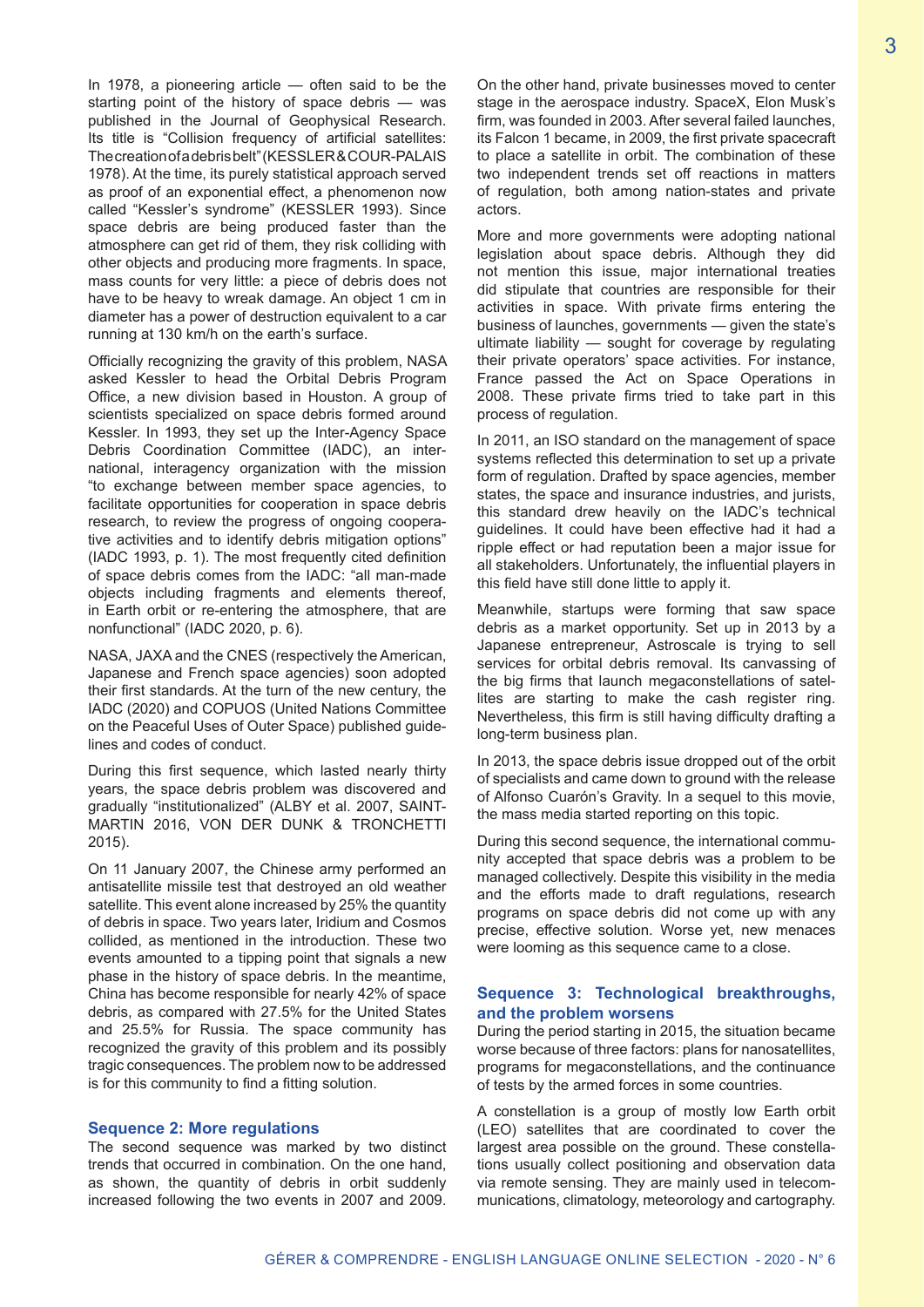For example, a constellation like Galileo, the EU's navigation satellite system, has 30 satellites. In 2015, several private satellite operators (e.g., OneWeb and SpaceX) disclosed plans for megaconstellations that will guarantee perfect Internet coverage and broadband access everywhere on the planet. Since Sputnik, 8850 objects have been placed on orbit; but SpaceX will be launching 12,000 LEO satellites for Starlink.

These new programs carry quite real dangers. They will suddenly increase the number of satellites in orbit and, as a consequence, the risk of collisions. Moreover, most of these satellites do not have motors powerful enough to perform maneuvers to deorbit them or control them when they reach the end of their life cycle or no longer work.

Meanwhile, more and more miniaturized satellites (CubeSats) are being launched. Thanks to their standardized components, these small cubes (10 cm x 10 cm x 10 cm) are manufactured at a low cost. At the start, CubeSats were developed by universities so that students could make and steer their own satellites. Nowadays, private firms as well as space agencies are taking an interest in them for commercial reasons. A CubeSat's small size keeps its position from being precisely detected, especially when it stops transmitting. At the end of its life cycle, this small device can become an uncontrollable, extremely dangerous projectile.

Finally, in recent years, many military maneuvers have been conducted in violation of the most basic safety rules, the destruction of an Indian satellite by a missile test on 27 March 2019 being an example thereof. Shows of force, the need for legitimation as a big military power, tacit warnings to neighboring lands… the aerospace industry is the theater of a planetary geopolitics. These activities multiply space debris. They also undermine the efforts made by the scientific community and jurists in favor of regulations.

#### **The metaproblem's three dimensions: Containment, mitigation and remediation**

This metaproblem can be analyzed in relation to its three constituent dimensions. These three are both separable (since the parties involved and the requisite forms of coordination differ from one dimension

to another) and interdependent (since the metaproblem is seen as a whole). They are related to the metaproblem's time horizon with very deep roots in the past, with implications for a far-off future, and with the urgency of acting in the present. These three dimensions are: containment, mitigation and remediation.

To keep the problem from becoming much worse, the first reaction by stakeholders must be to adopt immediate measures. The problem must be contained right away. In the case of space debris, this means forestalling any new catastrophe. Such an event could result from a collision in space, an explosion in flight or the voluntary destruction of a satellite.

Metaproblems also are of concern in relation to the future. To attenuate risks, the behavior of the parties involved must be modified; and a new dynamics, created. In the literature, this is called "mitigation", which is "aimed at preventing a problem from getting worse" (BAIOCCHI & WELSER 2010, p. 13). Several incentives can serve to encourage stakeholders to follow recommendations. In the case at hand, these parties must stop creating new debris and anticipate the end of operation of their satellites by using better adapted materials that can easily disintegrate in the atmosphere and withstand collisions. Satellites could also be fitted out with little motors for atmospheric entry once their mission has come to an end.

Finally, we must take into account the damage wrought in the past and clean up the wastes. This remediation "aims to reverse events or stop undesired effects" (BAIOCCHI & WELSER 2010, p. 13). This reactive process tries to attenuate the problem but not necessarily eliminate it. Several techniques for removing space debris are now undergoing experimentation: robotic arms, harpoons, lasers…. but they are still hard to implement, and they are expensive.

These three dimensions — contain, mitigate, remediate — correspond to three processes of collective action that can be conducted both separately and together. They must be squarely tackled to solve the metaproblem of the proliferation of debris in orbit around Earth. Which scenarios are possible and plausible in response to these three necessary actions?



**Figure 1**: The number of reported objects in orbit (of a diameter of more than 10 cm in low Earth orbit and of 1 m in geostationary orbit) *Source*: https://orbitaldebris.jsc.nasa.gov/modeling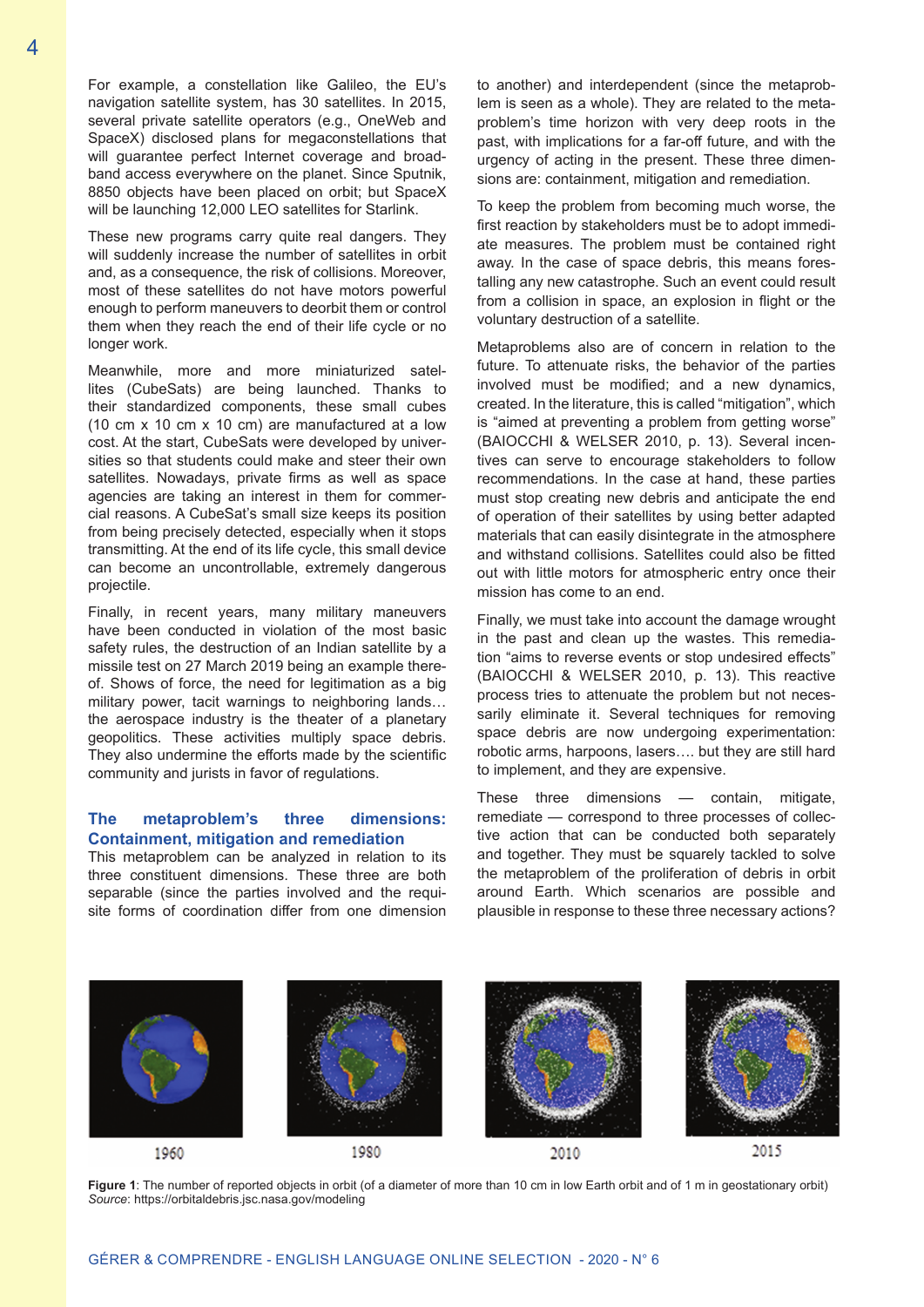## The scenario approach

Major treaties have rejected the militarization, as well as the private or public ownership, of space. The last treaty adopted on space (1984) has referred to Moon as a "*common heritage of mankind*". From the start of the space age, outer space has been conceived to be a commons. However, this conception has never been fully applicable. Military strategies have been extended into space, and private operators have been developing business activities there. When the first treaties were signed during the 1960s, there was not yet an awareness that space debris was a tragedy of the commons. Nonetheless, this realization would very gradually take shape, as our narrative account has shown.

Garret Hardin (1968) proposed two solutions to what he called the "*tragedy of the commons*". The first was for the state to be coercive, capable of controlling and sanctioning the behavior of other parties. In the case at hand, that would imply strong international cooperation between governments. However the specialized jurists whom we met and who participated in UN work groups were extremely pessimistic about this possibility, even in the medium term. The second solution would be to privatize the commons, each owner having an interest in taking care of his share. However this option runs counter to the fundamental principle, which figures in the first treaty, of free access to space. Ostrom (1990) has proposed another solution for forests and irrigation systems, namely: the management of the commons by local communities. However this approach, which implies a set of sanctions and the official recognition of these communities, is not scaled to the global nature of the space debris problem. Besides, there is no possibility to impose sanctions.

Paradoxically, this tragedy can apparently not be managed by adopting the solutions (state, market, community) proposed by Hardin and Ostrom. Instead, it is necessary to imagine combinations thereof similarly to what Fournier (2013, p. 438) has called "commoning:" "*We see the commons not only as a finite pool of resources but also as a social process of production and organization.*" The phrase "*social process of production and organization*" is accurate: although it fits the problem, it remains too vague. As we came to think that many such processes might be at work, we adopted an approach based on scenarios (SCHWARTZ 1991, SCHOEMAKER 1995, PINKHAM & CHAPLIN 1996, WIEBE *et al*. 2018). Scenario planning normally has two aspects: "*A common approach to scenario-building is to choose two driving forces that are both very important and uncertain or unpredictable. For each of these two 'critical uncertainties', one then assumes two different but plausible future outcomes. Combining the two outcomes for the two forces yields a scenario matrix of four different futures.*" (PINKHAM & CHAPLIN 1996, p. 3).

#### **Identifying two axes of critical uncertainty**

The diversity of actors and of forms of coordination are the two axes of "critical uncertainty" in the space debris metaproblem. The actors can be public or private, whereas the alternative forms of coordination are through regulations or through the marketplace. Identifying these two axes was the first step toward building scenarios (cf. Figure 2).



**Figure 2**: The two axes of critical uncertainty: *a)* forms of coordination, regulation/market, and *b)* the actors, private/public

#### **Actors: Private or public**

A metaproblem is characterized by a combination of varied objectives and interests with different time horizons (CARTWRIGHT 1987, p. 93). Outer space is a sector where both private and public actors are busy. Though coexisting, these two sorts of players pursue different interests. As a function of their activities, actors of the one or the other sort take the lead and undertake initiatives.

Historically, state and public authorities have been dominant in matters, whether civilian or military, related to space. A public space agency is in charge of orchestrating the nation's activities in space. The importance of these agencies varies depending on the country. In France and the United States, for example, these agencies have a role in designing and launching objects in space. Nowadays, the private sector is actively expanding its aerospatial activities. It includes historical firms (like Airbus or Arianespace) as well as influential newcomers (such as SpaceX or Blue Origin) along with several small, more specialized players — what has been called the "*new space*" (PASCO 2017). Thanks to their considerable financial means, these firms are able to react fast to changes in the market. They are probably more sensitive than governments to "naming and shaming". In contrast, governments have limited room for maneuvering given their implication in geopolitics. Unlike states, these firms pursue short- or medium-term goals for earning a profit, goals that might be in contradiction with sustainability (WEEDEN & CHOW 2011). The following question cropped up. Which sort of actor can take initiatives for containing, mitigating or remedying this metaproblem and assume leadership for the implementation of the solutions imagined?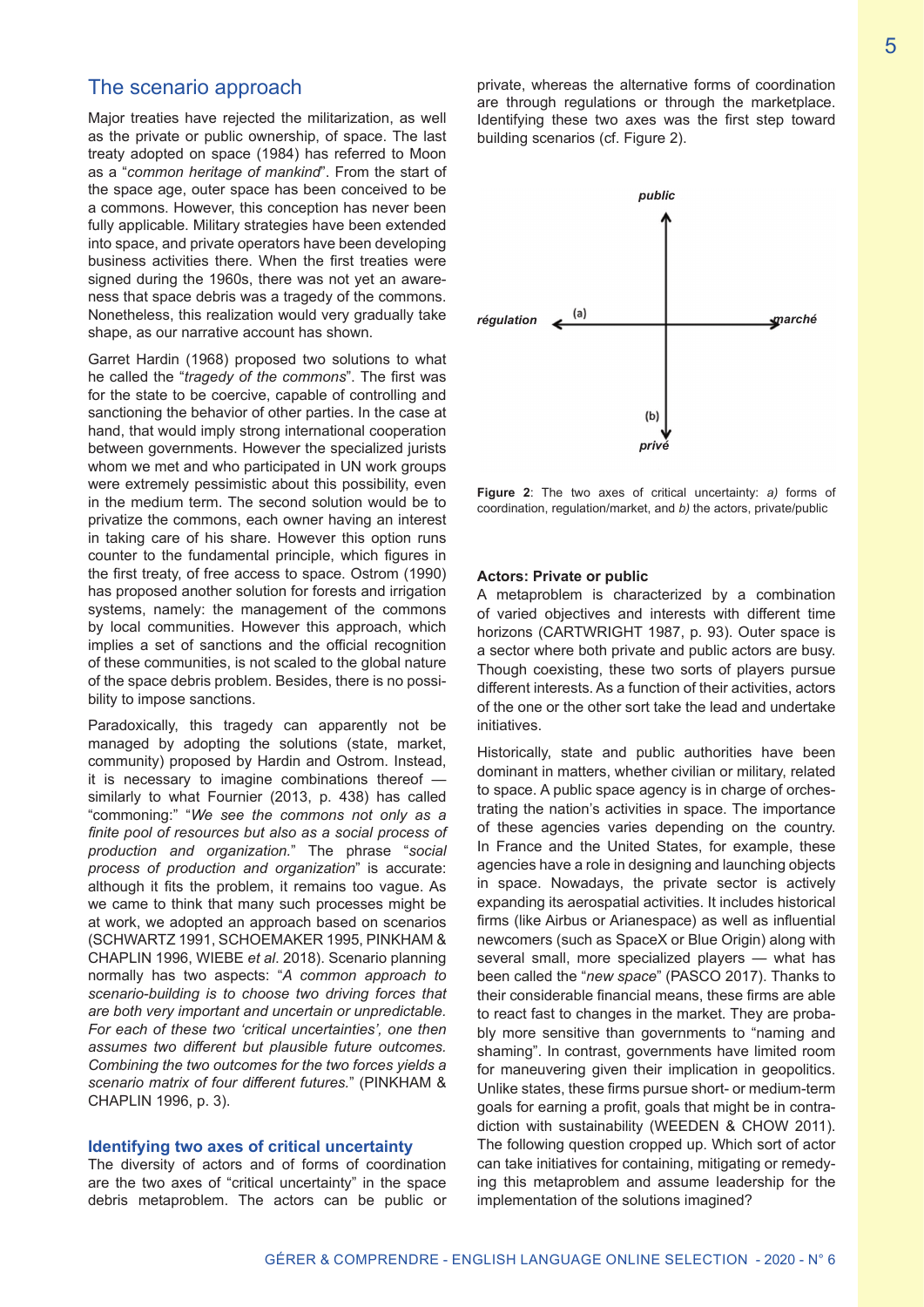#### **Forms of coordination: Regulation or the marketplace?**

Given this problem's three dimensions, the actors can resort to several organizational processes. On the one hand, public or private standards and regulations could be used to orient behaviors. On the other hand, the creation of a market could coordinate actors around the equilibrium price between supply and demand. In practice of course, these two forms of coordination are combined: the market needs rules, and regulations are intended for market oversight. Often however, the one dominates the other, as the balance of power shifts toward the one side or the other, toward the market or toward regulatory activities.

Two major forms of regulation can be distinguished. "*Hard law*" can be used nationally or internationally. What characterizes it is its "*dimensions of obligation, precision, and delegation*" (ABBOTT & SNIDAL 2000, p. 422). While it can both reduce the costs of transactions and reinforce the credibility of actors and their strategies, it has, as a counterpart, that it dictates behavior and restrains freedom. On the international scale, a treaty is the most coercive form. In contrast, soft law (best represented by standards) is a form of self-regulation without coercion. It can even be considered to be a form of organization (BRUNSSON *et al*. 2012). The grounds of soft law might be a metaorganization, *i.e.*, an organization that discusses and issue standards, its members being organizations (AHRNE & BRUNSSON 2008, BERKOWITZ & DUMEZ 2016), often private actors from the marketplace (trade groups). The multiplication of standards sometimes runs counter to the initial objective of simplifying rules (BÜTHE & MATTLI 2013). This phenomenon has been described as "*meta-standardization*", which means that: "*convergence happens at the level of core criteria and overarching principles ('rules of the game'), whereas variety remains at the level of specialized attributes allowing standards-setters to maintain their own identities*" (REINECKE *et al*. 2012, p. 792).

Opposite regulation, the market is considered to be a form of coordination, whereby rival organizations or individuals set a price for exchanging property rights. Classical economic theory presents the marketplace and organizations as opposing elements, the latter serving only to make up for "market failure": "*Organizations are a means of achieving the benefits of collective action in situations in which the price system fails*" (ARROW 1974, p. 33). If the market is necessary to come to grips with a metaproblem, it will have to be considered to be an organization (AHRNE *et al*. 2015). Like an organization, its structure and mode of operation vary. Like an organization, it is more or less well organized. Like an organization, it has five dimensions: "*membership, rules, monitoring, sanctions and hierarchy*": "*The concept of market organization is an analytical tool, which can be used for analyzing why and how markets are created, why they get their specific form and how they change*" (AHRNE *et al*. 2015). These authors have even proposed a typology of market organizers: profiteers (for whom creating a market rhymes with profits), buyers, sellers and "*others*" (who take part in creating a market but have no economic interest in doing so, such as NGOs).

#### **Building four scenarios**

Four management scenarios were made (cf. Figure 3). The first is regulatory oversight by public authorities, its grounds being the rules of hard or soft law discussed during negotiations between governments and international organizations. The second is private regulation, which relies on the setting of standards and implies forms of cooperation between private parties who often compete with each other. The third concerns the activity itself and not the regulation of it: managing the problem by establishing a public service, a sort of monopoly often associated with the lack of potential profits. The fourth scenario is the classical marketplace, where players seek to earn profit by offering or buying goods and services.



**Figure 3**: The four scenarios: As a public service, by the marketplace, by private regulations (standards), by public regulations

# Managing the metaproblem: Plausible scenarios for…

As stated at the start, the metaproblem has three dimensions: containment, mitigation and remediation. We identified the most plausible scenario(s) for each.

#### **…containment: Public regulation**

In the short run, it is necessary to forestall catastrophes by preventing further antiballistic missile tests and averting collisions with big, identified pieces of debris. These two requirements are public issues, given, in particular, their military aspects. They imply the adoption of rules by public authorities. The optimal solution would be the signature of a new international treaty by all countries directly or indirectly present in space (BARRETT 2003). As we have seen however, the jurists involved in negotiations have expressed serious doubts about the United Nations coming up with a new agreement of this sort. In effect, geopolitical conflicts have seemingly paralyzed COPUOS, which only works through a consensus. Given this absence of a united international community, space cannot be managed like a commons. So, the scenario of an international treaty seems impracticable. Only a new catastrophe, like the events in 2007 or 2009, might eventually push the whole international community to act together.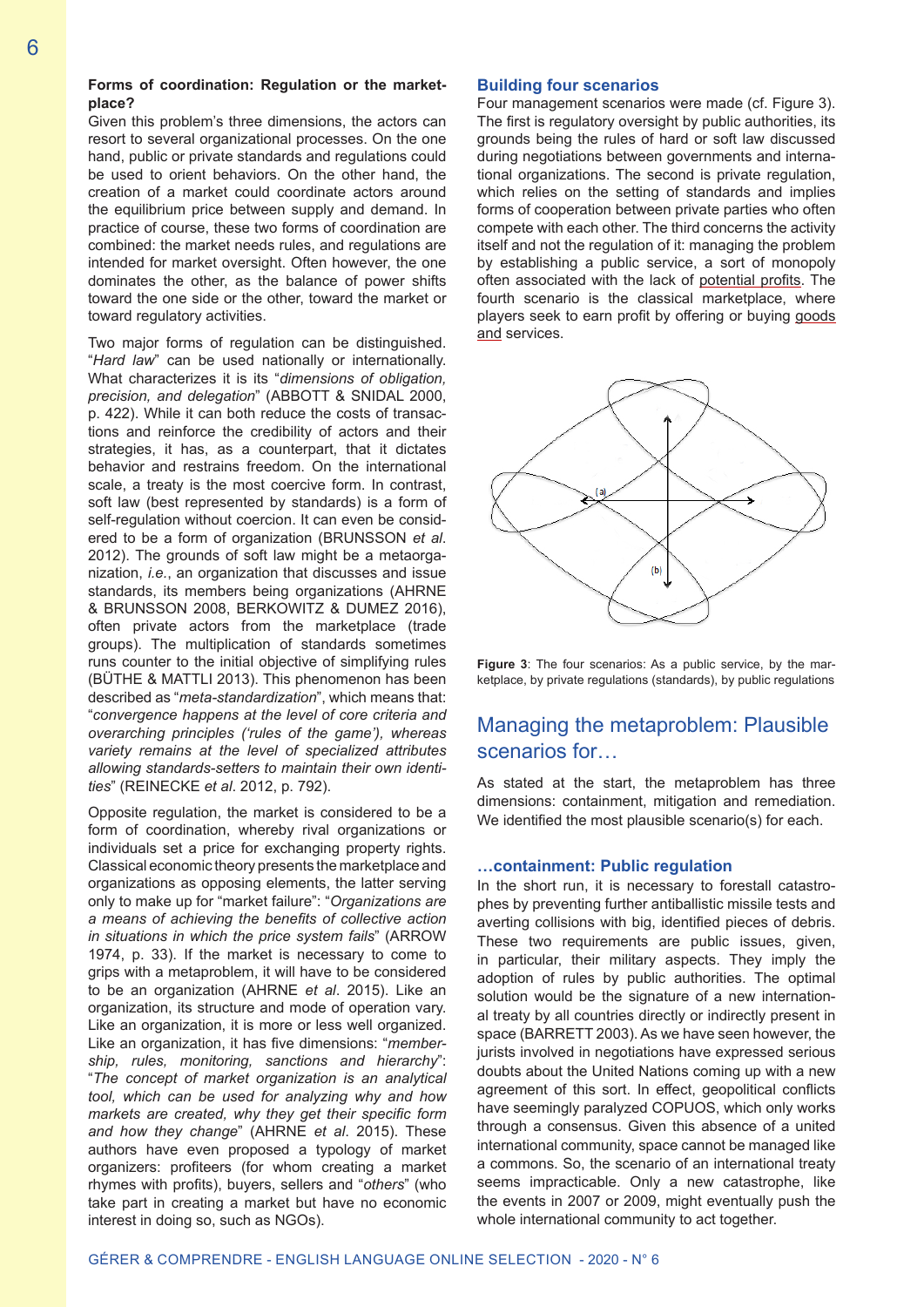



**Figure 4**: Containment by public regulation

We can imagine a scenario, suboptimal but feasible. based on the formation of a virtuous group of the major countries active in space. They would bind themselves, through a charter, to no longer shoot at satellites in space. Of course, rogue states would not be bound by the charter and could continue military exercises, but they would be subject to a naming and shaming that might have an effect.

For space traffic management (the avoidance of collisions), geopolitical tensions are also an obstacle to the drafting of an international treaty for signature by all nation-states. The idea of a virtuous community of stakeholders does not seem applicable to this problem however. After all, we cannot imagine a highway code that would apply only to virtuous drivers!

#### **…mitigation: Private regulation**

To put an end to the proliferation of space debris, the players in aerospace must modify long-term behavior patterns. They must be induced to take into account the end of the life cycle of the devices they send into space; and they must do so from the very phase of design (so as to eventually be able to deorbit the devices). This requires changing the rules and, too, developing market-related activities; and it probably entails mobilizing both public and private actors. It is, therefore, hard to choose a single scenario among these four possibilities. Since, in practice, regulation and the market will be combined, the question is to know how far the situation will tilt toward one pole or the other on the coordination axis. Since rule-making is apparently the first, inevitable step toward long-term change, the tilt will initially be toward regulation. A regulatory framework is generally conducive to organizing space activities, whence a second question: will this regulation be public or private? As seen when examining the first scenario, public regulation buckles under geopolitical tensions. So, the first step toward modifying long-term behavior seems to be to set up a private form of regulation (cf. Figure 5).

In the management of a metaproblem, reputation provides powerful leverage for altering private actors' behaviors (FOMBRUN 1996 & 2001, BREITINGER & BONARDI 2019). Firms can be judged as being socially



**Figure 5**: Mitigation by private regulation

responsible not by nature but in the field where they are active (BASTIANUTTI & DUMEZ 2012). In addition, a firm's reputation can have repercussions on the whole sector, on its collective reputation: "*The reputation of the industry is only as good as the reputation pf individual companies. If one company does something wrong, the whole industry can be judged to have done something wrong*" (quoted by TUCKER 2008, p. 7). This solidarity is an incentive for firms to undertake coordination (WINN *et al*. 2008), which can go so far as to set up a metaorganization. In 2019, a group of private actors (including the historical players in aerospace, specialized startups, insurers and the owners of megaconstellations) met to set up the Space Safety Coalition. All the members of this virtuous private community have pledged to upport best practices for a more sustainable management of their activities in space. This form of private regulation fits into a broader trend in setting standards (which produced the 2011 ISO standard).

This scenario would bolster a private form of regulation. In this case, firms are the driving force in changing behavior patterns through the very rules that they support, all the more willingly insofar as they have made the rules themselves (BRUNSSON & JACOBSSON 2000). These rules are diffused between firms, often through relations with suppliers and subcontractors. They can also come to affect public actors, as the rules adopted by the most virtuous end up being applied on the less virtuous.

#### **…remediation: A public service or a private market?**

Solving the cleanup problem, even though it implies the formulation of rules, is an activity. Removing debris from orbit calls for significant advances in technology, and entails developing a market (and not just making standards). Actors will have to be mobilized around a collective, long-term problem with a still uncertain return on investment. We thus imagined two activity-based scenarios: a public service or a classical marketplace. We thought it necessary to explore both so as to compare their strengths and weaknesses.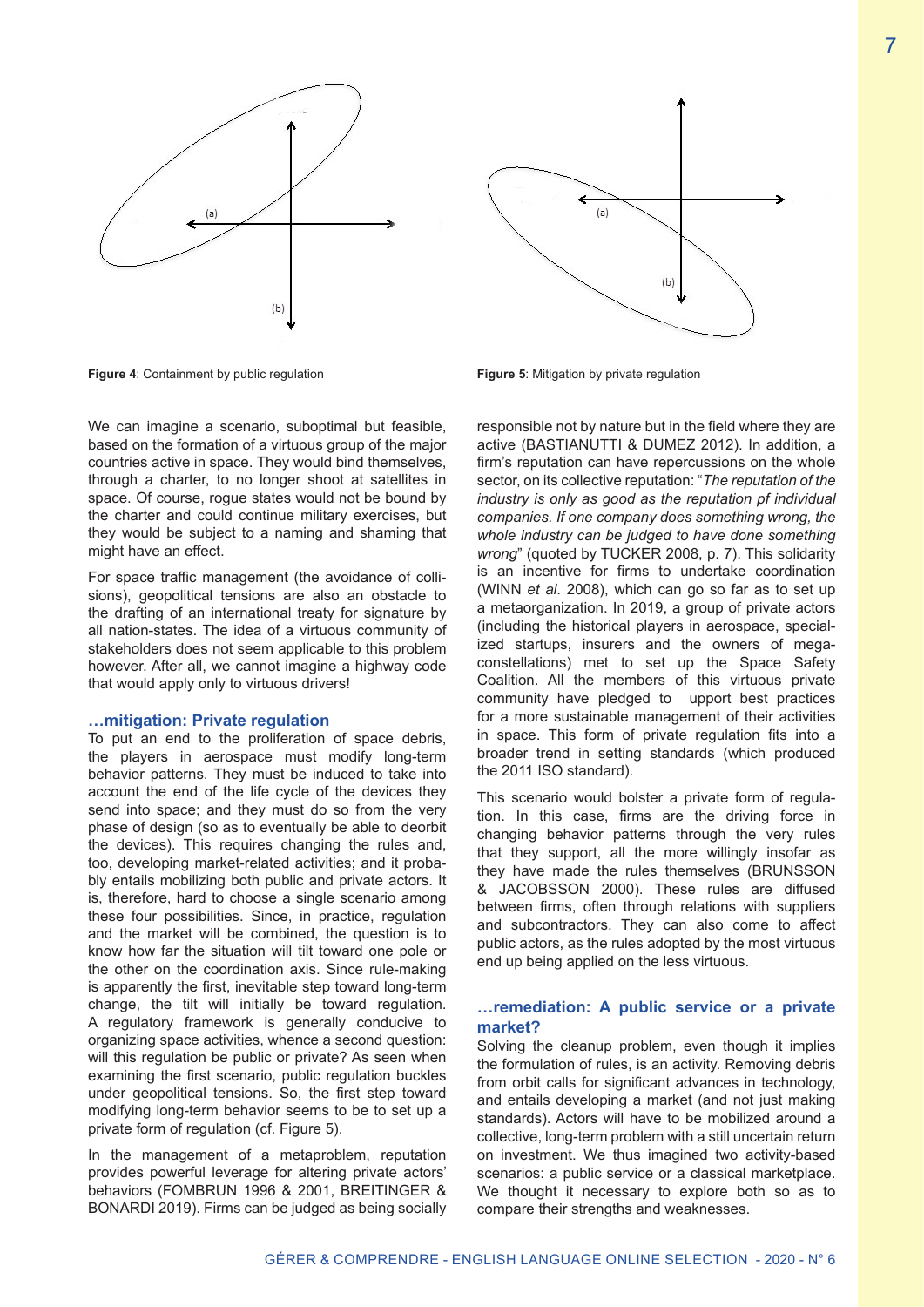The first of these two scenarios is the creation of a public market of a monopolistic type. Nation-states could jointly set up an international fund for a new multilateral organization that would be neutral and oversee the cleaning of Earth orbits. This nonprofit organization would become the public street sweeper in space. It would be in charge of deorbiting dangerous smithereens with or without the approval of the country that launched the device. For the first time in the handling of a metaproblem related to sustainable development, joint international action would be undertaken to solve a shared problem. This action would, we assume, engage all actors to make a financial commitment (in proportion to the means of each and the presence of their objects in orbit) as part of a program for pooling costs (with a system of fees similar to air traffic control). Such a highly symbolic initiative would have the advantages of sharing costs between countries and of being a civilian approach to the space debris problem. However most of the interviewees who had taken part in international negotiations of this sort emphasized that this process would be very slow and exhausting. Besides, multilateralism has come to a standstill in the past few years.

For all these reasons, the creation of a private market (the second option) probably represents, in the medium term, a more plausible possibility despite the extremely high investments required. The increased financial risks related to potential collisions will make private firms and their clients aware of the need for solutions. The necessary condition for this scenario is to create and organize this market; this supposes a collective action by firms. Though still relatively small, there are more potential clients and suppliers in this market than a few years ago. We could thus imagine a minimal form of collective action based on informal, intermittent contacts. However this flexible form of market organization would probably prove insufficient, at least for making rules. So, a small group of actors could then take the initiative to set up a metaorganization, since a trade group would probably not suffice to cope with the problem. The metaorganization might, at times, directly coordinate actions and also be a market operator (if only to launch and control the devices used for the cleanup). It could stake out a position as a regulator by drafting rules and monitoring activities. There are very few examples of this sort of setup, but it is a possibility. It would resemble, for example, the Companhia Geral das Vinhas do Alto Douro, which used to organize the Port wine market (DUGUID 2015).

Figure 6 illustrates the two possibilities for coordination by the marketplace that have been discussed. The first requires laborious international negotiations between governments, whereas the second has a more flexible form of coordination with, however, the likely formation of a metaorganization. The second is apparently the more plausible scenario in the medium term. A combination of the two (of a classical market and a public service) in the form of a public-private partnership is, of course, conceivable. In effect, several such partnerships have already taken shape around the issue of space debris. For instance, the ESA and OneWeb

signed, in 2019, a partnership with the Japanese startup Astroscale for managing the end of the life cycle of the satellites launched as part of the Sunrise program.



**Figure 6**: Remediation by a public service or the classical market approach

## **Conclusion**

Managing a metaproblem is a Herculean task. The time horizon extends from the past into a distant future. In the case of space debris, three dimensions emerged. With regard to the past, the Augean stables will have to be cleaned — to get rid of the debris that has accumulated over time in Earth orbit. The many heads of the Lernaean Hydra will have to be tackled — the problems that continually crop up, day to day, have to be lopped to avoid catastrophes. Just as Hercules seized the horns of the Cretan bull and tamed it, the solutions have to be invented that will stabilize and settle the problem in the future by changing behaviors. In practical terms, two axes of critical uncertainty have been identified in relation to this metaproblem: the type of actors (public or private) and the means of coordination (marketplace or regulations). Four scenarios thus appeared as plausible for managing this commons. For each dimension of the metaproblem, one or two of the most plausible scenarios were described that correspond to the characteristics of the situation.

To ameliorate and validate this interpretation of metaproblems, it would be worthwhile making a comparison with a similar case. Applying the same scenarios to, for example, the problems of plastic in the oceans or of the transmutation of nuclear wastes might shed light on points specific to each problem area. Are the three dimensions articulated in the same way? Does the choice of the four poles (private/public actors and market/regulatory coordination) still hold? Answering these questions would prove or disprove the relevance of the analysis presented herein. In addition, it would bring to light the specificity of the metaproblem of space debris in comparison with similar cases.